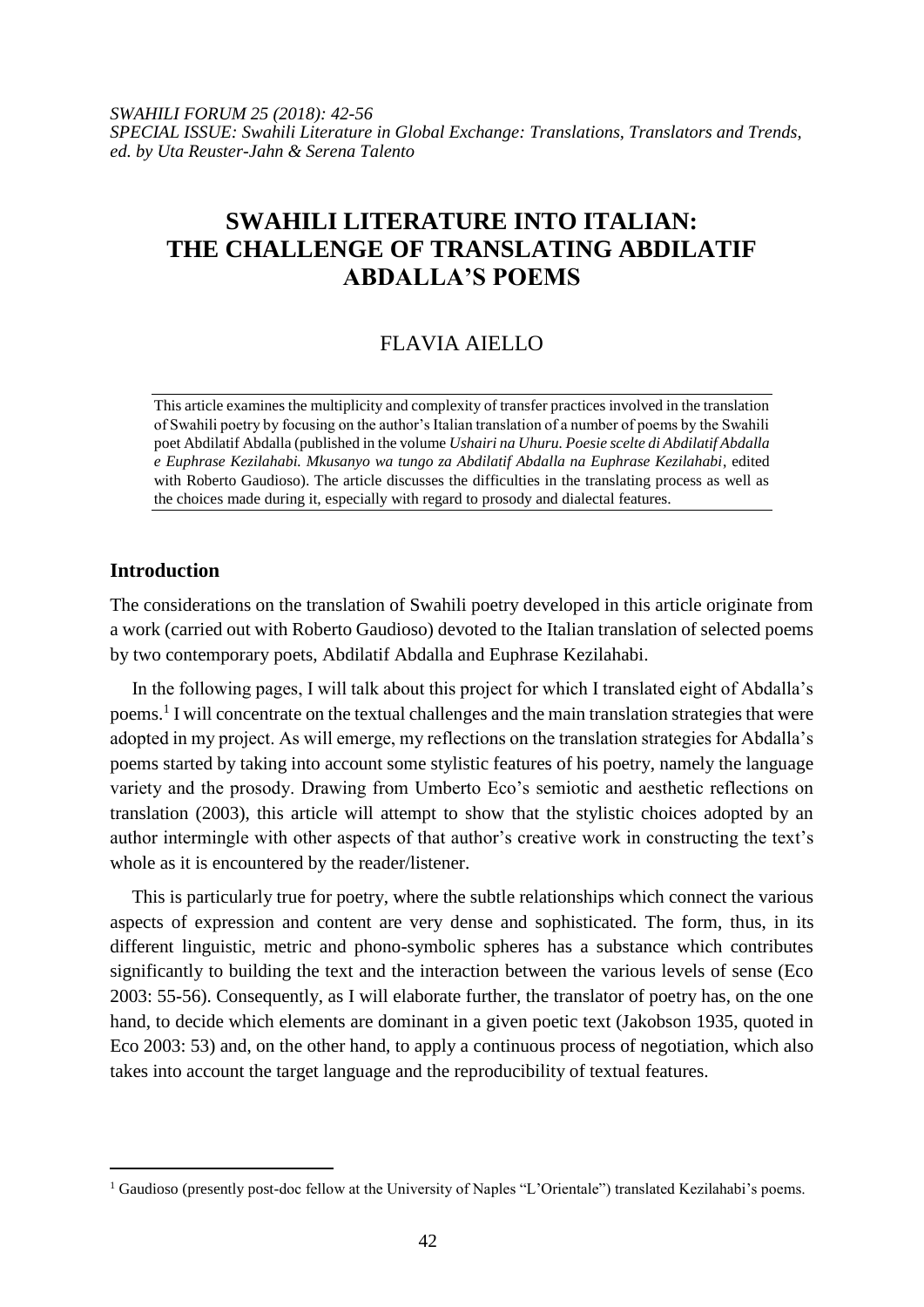## *Ushairi na Uhuru***: Swahili poetry for Italian readers**

As indicated above, the book *Ushairi na Uhuru. Poesie scelte di Abdilatif Abdalla e Euphrase Kezilahabi. Mkusanyo wa tungo za Abdilatif Abdalla na Euphrase Kezilahabi* (hereafter *Ushairi na Uhuru* in short) was prepared in collaboration with Gaudioso and printed by the Printing Service of the University of Naples "L'Orientale", "Torcoliere" (Aiello & Gaudioso 2017). The initial idea behind the publication was to pay tribute to the presence of these two great poets at our university during the study days we had organised, "*Ngoma na Vailini. The worlds of Swahili poetry II*" (University of Naples "L'Orientale", 31 May - 1 June 2017), which was devoted to Swahili poetry, its translation and performance. We wanted to communicate some of the richness of Swahili poetry to Italian readers/listeners, starting with the study day participants, and also to involve a wider audience through readings to be held in non-academic settings.

The choice of the Italian language, which is not able to reach the wide international readership that English does, was motivated by the desire to involve an immediate, if tiny, audience that is not very familiar with African literatures, especially those written in autochthonous languages.<sup>2</sup> The book, which includes a bilingual critical introduction, also features two Neapolitan translations/adaptations by the poet Mimmo Grasso, one for each author. The use of the Neapolitan dialect was a kind of translational experimentation, which offered a possible solution to the challenge of capturing Abdalla's vernacular language; I will be exploring this later. Moreover, it was an attempt to establish connections with the territory where I and my co-editor Gaudioso grew up and where the University of Naples "L'Orientale" is located.

This joint work also aimed to communicate both the beauty and the linguistic, cultural and artistic complexity of contemporary Swahili poetry. This is why we decided to translate into Italian within the same anthology the poems of Abdalla and Kezilahabi, who are so different in terms of geo-cultural origins and style. Abdalla is from Mombasa, a cosmopolitan city on the Kenyan coast, and writes typical Swahili prosody. Kezilahabi, on the other hand, is from Ukerewe island in the continental area of Tanzania and writes free verse poetry, influenced by the oral literature of his region and the foreign literature he encountered during his school and academic education.

The publication of Kezilahabi's first collection, *Kichomi* ('Tearing pain', 1974), triggered a long and intense debate in East Africa, still to some extent alive: the "traditionalists" (*wanamapokeo*) condemned this poetic practice, which they viewed as spoiling Swahili poetry,

l

<sup>2</sup> These literary productions are under-researched in Italy and in the West in general, in both postcolonial criticism and comparative studies. These are often entrenched in a prejudicial paradigm opposing "traditional" literature, associated with the verbal arts composed in local languages, to "modern" literature, which is written in former colonial languages (Barber 2010: 672). This tendency is, of course, reinforced by the scarcity of Africanlanguage literature available in translation, which can be linked to the commercial strategies of the big publishing houses. These, in turn, are presumably influenced by the dominant orientation in literary studies.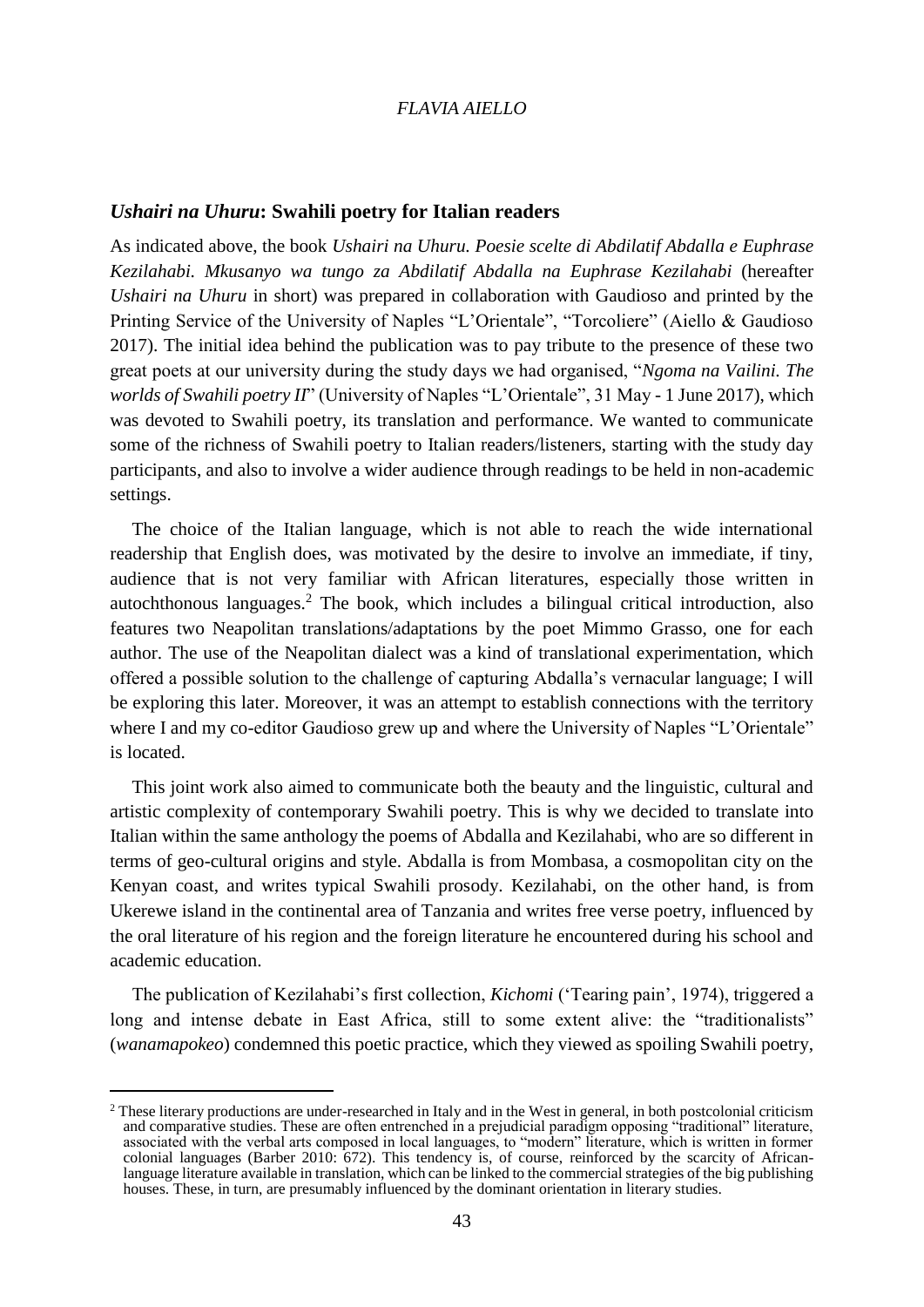while the "reformists" (*wanamapinduzi*) defended the plurality of Swahili-speaking literatures. As a thorough examination of the complexity of this dispute is beyond the scope of this article, suffice it to say that the critics' commentaries have often remarked upon the cultural tensions between "Swahili people" and "Swahili speakers" (with all their implications in terms of language, religion and identity) by polarising and sometimes simplifying these categories.<sup>3</sup> This tendency has, thus, obscured other underlying generational, cultural and political dynamics of that period, expressed in the construction of wider, national and/or transnational collective identities (as well summarised by Mazrui 2007: 45-82).

Our choice for this publication of Swahili poems in Italian translation was, therefore, to show two different, in some respects antithetical, poetics by trying to reproduce in Italian the peculiarities of the original poems. At the same time, the book discloses their numerous connections, which rarely emerge in the often explicitly dualistic critical studies of postindependence Swahili poetry. Indeed, both Abdalla and Kezilahabi bear witness to the existential imperative of poetry, which they experience as a search for truth and freedom. Life and experience, primarily the experience of pain and suffering, inspire their poems. The two poets are also linked through their common experiences at the University of Dar es Salaam in the 1970s, a time of vibrant intellectual debate stirred up by the discussions around Julius Nyerere's idea of African socialism (*Ujamaa*) (Blommaert 1999: 141). Abdalla and Kezilahabi developed a personal relationship, as evocatively shown by the photographs which enrich the volume.

#### **Challenges and translation solutions for the verses of Abdilatif Abdalla**

My work of translation, as described above, arose from a desire to help Italian readers get a "taste" of Swahili poetry and, specifically, become acquainted with a protagonist of contemporary East African literature. Abdalla is a prominent personality in many respects, above all, literary (in his role as artist and expert of the Swahili poetic tradition) and political (as an activist who has paid a high price, his freedom, for his explicit criticism of the Kenyan government). Moreover, he is a courageous person, who was not overwhelmed by the trauma of imprisonment. He remains a source of inspiration as his resilience and charisma continue to make a great impact on the younger generations in Kenya.

For Abdalla, born in Mombasa in 1946, poetic practice and political activism go hand in hand, as is also true of many Swahili poets, including Muyaka bin Haji, one of Abdalla's principal literary models. After Kenya's independence, Abdalla became a member of the Kenya People's Union (KPU), the opposition party which was declared illegal and banned in 1968 (Nyaigotti-Chacha 1992: 5). He also wrote a series of pamphlets criticising the ruling party

<sup>&</sup>lt;sup>3</sup> In order to problematise this dichotomy, we may start by considering that not all "reformist" poets come from the African hinterland; Ebrahim Hussein, for instance, is from Kilwa, and Alamin Mazrui is from coastal Kenya. Conversely, not all "traditionalist" poets come from the Swahili coast, as can be seen in the case of Saadan Kandoro, who is from Ujiji, and Mathias Mnyampala, born in a village near Dodoma.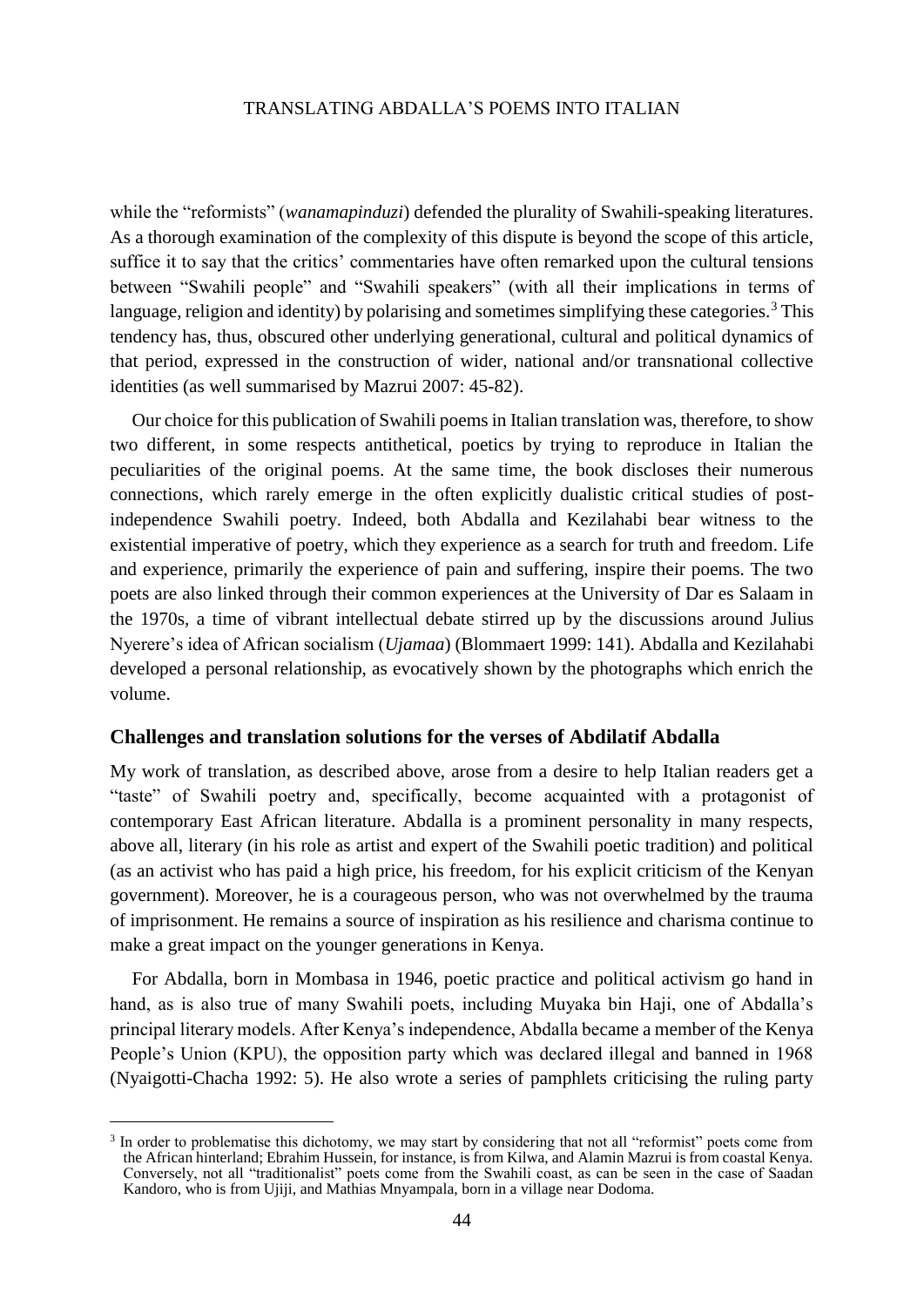Kenya African National Union (KANU), led by President Jomo Kenyatta. These culminated in the publication of *Kenya: Twendapi?* ('Kenya: where are we going?'), which accused KANU of illegitimate autocratic practices and openly called upon the citizens of Kenya to overthrow the government (Abdalla 1968, reprinted in Beck & Kresse 2016: 76-80). The author was soon arrested, accused of sedition and imprisoned in solitary confinement for three years, until 1972. During this period, he secretly wrote numerous poems, which were smuggled out and delivered to his brother Sheikh Abdilahi Nassir. After Abdalla's release, Nassir used his influential position at Oxford University Press (Kresse 2016: 23) to help publish an anthology under the title *Sauti ya dhiki* ('The voice of agony', 1973).<sup>4</sup>

In the volume *Ushairi na Uhuru,* sixteen Swahili poems are presented to the Italian reader, eight for each author. Seven of the eight poems by Abdalla come from the anthology *Sauti ya dhiki*, while *Ukurasa bikira* ('Virgin page') was composed more recently and kindly offered to us by the author, whom we had asked for an unpublished text.<sup>5</sup> At the beginning of this publication project, I first had to decide how to choose a mini-corpus for the collection, conscious that the selection process has an impact on how readers perceive an author. In so doing I had to consider three factors: my aesthetic experience of the poems, the schedule for the translation and a selection of poems which reflects the different elements of this *diwani* (despondency, loneliness, homesickness, nostalgia for the beloved, as well as resistance, moral strength and political denouncing), together with its metric and stylistic variety and the highly dialogic dimension of Swahili poetry.

The next step in the translating process was to decide how to render two fundamental traits of Abdalla's poetry: the use of the Mombasa variety of Swahili (*Kimvita*) and respect for classical Swahili prosody. During the post-independence years and in the context of the debate around Swahili poetry briefly outlined above, these two elements identified Abdalla as a "traditionalist" poet and were highly appreciated by many poets and critics from the Swahili coast, who interpreted his language and regular use of Swahili metres as a form of cultural affirmation in reaction to Western cultural influences (see, for instance, the introduction of Shihabuddin Chiraghdin to *Sauti ya dhiki,* 1973: ix-xii).

<sup>4</sup> After his release in 1972, Abdalla lived in Tanzania for seven years before moving to London, where he worked as a journalist for the BBC, and finally to Germany, where he became a lecturer in Swahili at the University of Leipzig. He participates regularly in various scientific and cultural events in Europe and, since the end of president Moi's regime, has often been invited to Kenya for cultural events, literary prizes, festivals and conferences. Many videos recorded during these events can be found on the Internet. A detailed portrait of Abdalla, including his personal and cultural formation and his political activities in Kenya and in the diaspora, along with a deep analysis of his anthology, have been the subject of a number of extensive critical studies. They include Nyaigotti-Chacha 1992, Walibora Waliaula 2009 and, more recently, the volume *Abdilatif Abdalla: Poet in Politics* (2016), edited by Rose Marie Beck and Kai Kresse, which brings together most of the contributions presented during a symposium held in May 2011 in honour of Abdalla, after his retirement from the University of Leipzig, where he was a lecturer in Swahili.

<sup>5</sup> The origins of this work are to be found in *Upweke* ('Solitude'), Abdalla's Swahili translation of the Dutch poem *Morgen* ('Tomorrow') by Bert Schierbeek (1984), which he performed during his participation at the Poetry International Festival, held in Rotterdam in 1991. From this first Swahili translation, the author then elaborated a new poem, translated by Ridder Samsom into English on the occasion of a workshop at Humboldt University, Berlin (Samsom 2011: 4).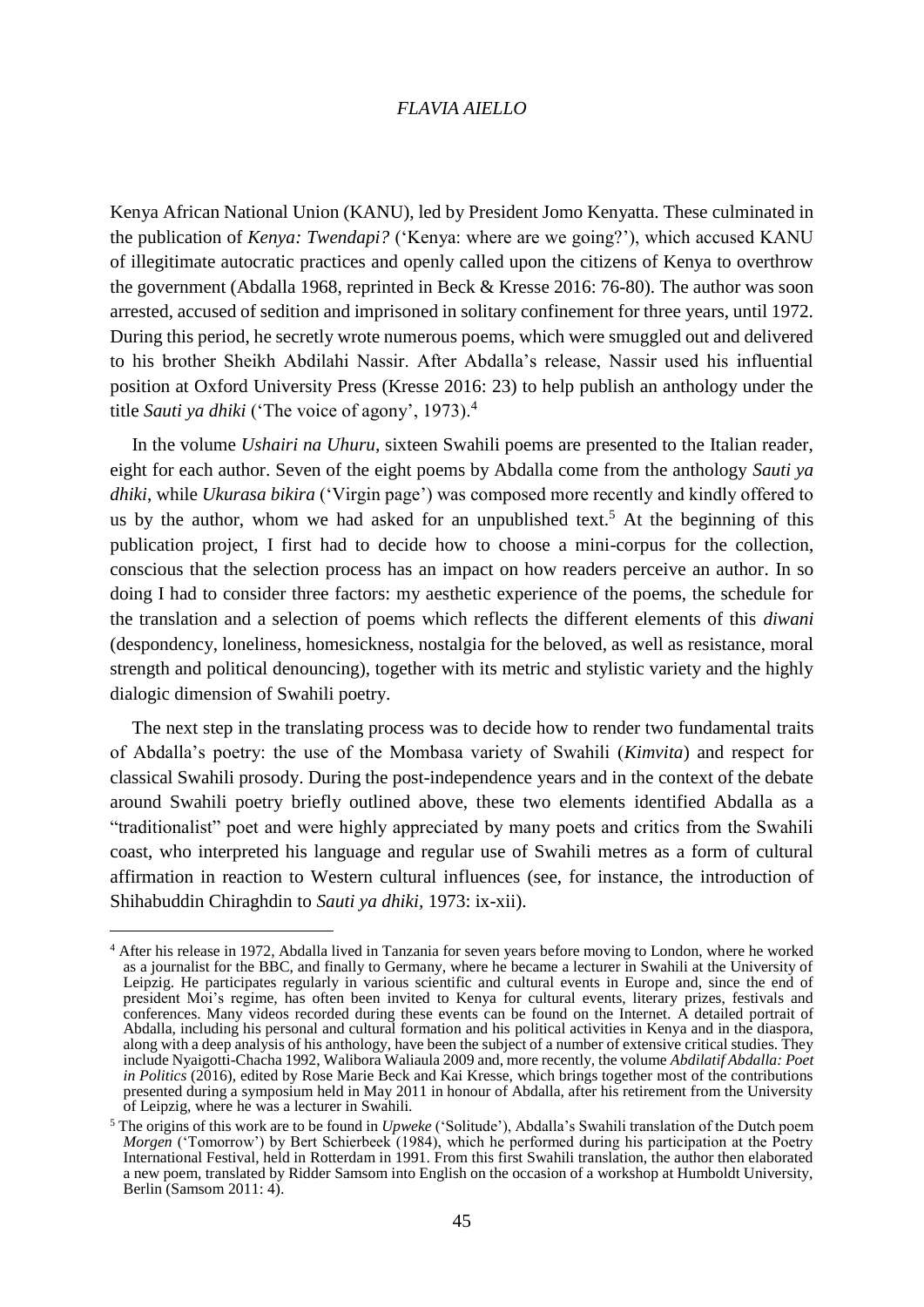However, it seems to me that the association of Abdalla's poetry with a defensive position opposed to other Swahilophone worlds would be misleading as it would reduce to a narrow ideological stance everything that has a primarily existential connotation for the poet, namely, his connections to his family, milieu and cultural heritage. This is why poetry writing became, as he sometimes recalls in public,<sup>6</sup> an anchor which saved him from madness during the terrible years of imprisonment, a political tool of resistance and a sign of defiance, as remarked upon by a number of critics (Nyaigotti-Chacha 1992, Kresse 2016, Walibora Waliaula 2016). Against a regime that tried to annihilate him as a human being and as an activist, Abdalla replied with his own voice, his mother tongue and his cultural identity. This attitude was also antithetical to the language policies of Kenya, which mainly promoted English at the expense of Swahili.<sup>7</sup>

While Abdalla's voice is in a particular dialect, I chose to use instead standard Italian for my translations. I did this because I was targeting a wider readership than a limited regional one and because I wanted to avoid a language, which would have been unnatural for me. Although I grew up in Naples, Neapolitan has never been the language of my daily life, apart from an accent and a number of vernacular expressions. Nevertheless, while thinking of some poems in particular, I heard in my mind the tones of Neapolitan, which I felt would more appropriately communicate the energy and expressive exuberance of the Swahili texts. For that reason, I proposed the vernacular translation of the poem *Kuno kunena* ('The act of speaking out') to the poet Mimmo Grasso. On the basis of my translation into standard Italian, he created a text in Neapolitan titled *'O pparlà* which is half way between a translation and a rewriting. I quote here below the Italian and the Neapolitan translations of the first two lines of the poem ("*Kuno kunena kwa nini, kukanikomeya kuno?/Kwani kunena kunani, kukashikwa kani vino?*")<sup>8</sup> in order to show the difference between the two versions (non-Italophone readers may recognise the difference in sounds and the absence of a caesura in the Neapolitan text):

## *Italian version*

Ma questo parlare perché, mi ha qui imprigionato?

Perché 'sto parlare com'è, ch'è con rabbia castigato?

*Neapolitan version*

l

I' pe pparlà mo stongo ccà nzerrato,

Pe stu pparlà mo m'hanno mazzariato

To conclude these observations about the use of dialect in *Sauti ya dhiki*, it was precisely the process of translating that helped me recognise a distinctive characteristic of Abdalla's language which I had not grasped in previous readings – its universal dimension despite the strong

<sup>&</sup>lt;sup>6</sup> One recent occasion was during the  $30<sup>th</sup>$  Swahili Colloquium (26-28 May 2017, University of Bayreuth).

 $7$  The Inter-Territorial Language Committee, which worked to standardise the Swahili language and its new orthography in Latin characters, was founded in 1930. The variety of Swahili selected for this aim was Kiunguja, the dialect spoken in Zanzibar town and its surrounding area (Mazrui 2007: 24).

<sup>&</sup>lt;sup>8</sup> 'Why the act of speaking out, ended up in me being imprisoned?/What is there in my speaking, that made it so much irritable?' (translation by Said Ahmed Khamis 2016: 40).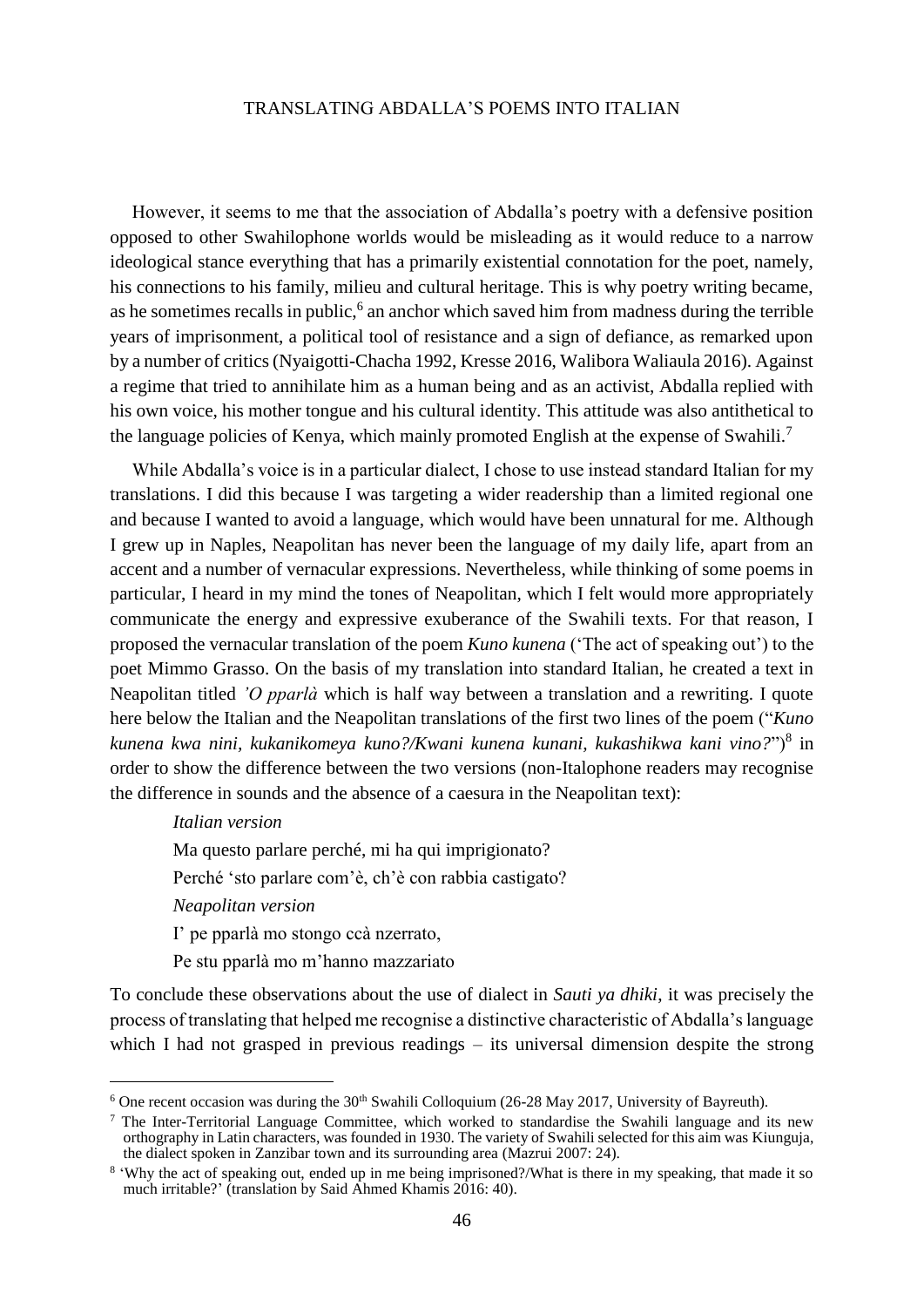localisation due to its use of *Kimvita*. This occurs because, with the exception of some place names and religious invocations, its lexicon is substantially devoid of realia and specific geocultural references. This aspect differentiates Abdalla's poetry from a number of the poems (and other works) composed along the Swahili coast, which show an abundant cultural lexicon.

For the other distinctive trait of Abdalla's verses, I opted to conserve the metric and rhyme schemes of the source texts. This translating strategy has sometimes been criticised, for instance, by André Lefevere in *Translating Poetry: Seven Strategies and a Blueprint* (1975), as concentrating on one single aspect could make the translator lose sight of the textual whole and also because rendering the rhymes in the target language could be mechanical, or even a caricature (Bassnett 2013: 84). To me, the translating strategy of preserving the original metric and rhyme scheme seemed appropriate as it puts in place a process of foreignisation (Paloposki 2011). Below, I will explain my decisions in more detail.

First of all, the use of the rhymes and of metric schemes (*vina na mizani*) is, in my view, a central element of these poems because it forms the basis not only of the prosody employed along the coast, but also of the poetic aesthetic in Swahili culture. It is precisely this rigidity and the limits that are imposed by a prosody handed down across the generations, artificial and a brake on creativity in the eyes of the "reformists" (Kezilahabi 1983: 146), which, for the traditional coastal poet, represent an incentive for verbal creation. This is not carried out as a formalistic exercise but for the pleasure of playing with the language and with the cultural cross references of a production which has been assimilated since childhood.<sup>9</sup>

Moreover, translating into Italian, whose metric forms are different from those of Swahili but equally founded on syllabic quantity,  $10$  made the reproduction of the original prosody challenging while not too difficult or culturally extraneous. Thus I was able to translate the verses of *Sauti ya dhiki* not in a technical, cold manner, but with a sort of "inventiveness triggered by the rules", not unlike the approach of the traditional poets.

The attempt to reconcile the prosodic regularity with a rendition of the sense of the verses was founded on lexical research, syntactic games, and the linguistic and orthographic licence of the Italian poetic language. Beyond the possibilities of lexical exploration offered by synonymic variety, I resorted in a few cases to some forms of domestication, as in the strophe from the poem *N'shishiyelo ni lilo* ('This is what I hold fast') quoted below. Here the Swahili word *ngome* ('fortress') has been translated as *bastiglia* (Bastille<sup>11</sup>), with the initial letter in lower case so as to suggest a generalised use of the word (Aiello & Gaudioso 2017: 48-49):

<sup>&</sup>lt;sup>9</sup> This was confirmed to me by the poet Haji Gora Haji who claimed that the task for a poet is "kwanza lugha, na ufinyazi wa maneno yakae vizuri kwenye vina na mizani. Hiyo ndo hali" ('first the language and the moulding of the words so that they lay well in rhyme and meter structures. That's how it is'). Interview with the poet, July 30, 2016.

<sup>&</sup>lt;sup>10</sup> Furthermore, the internal and external rhymes in traditional Italian verses are built on the basis of a system of mostly open syllables, analogous to Swahili poetry.

 $<sup>11</sup>$  The medieval [fortress](https://en.wikipedia.org/wiki/Fortress) and [political prison](https://en.wikipedia.org/wiki/Political_prison) in Paris known as th[e Bastille](https://en.wikipedia.org/wiki/Bastille) represented royal authority in the centre</sup> of Paris. It was stormed on the 14 July 1789 and was the flashpoint for the French Revolution.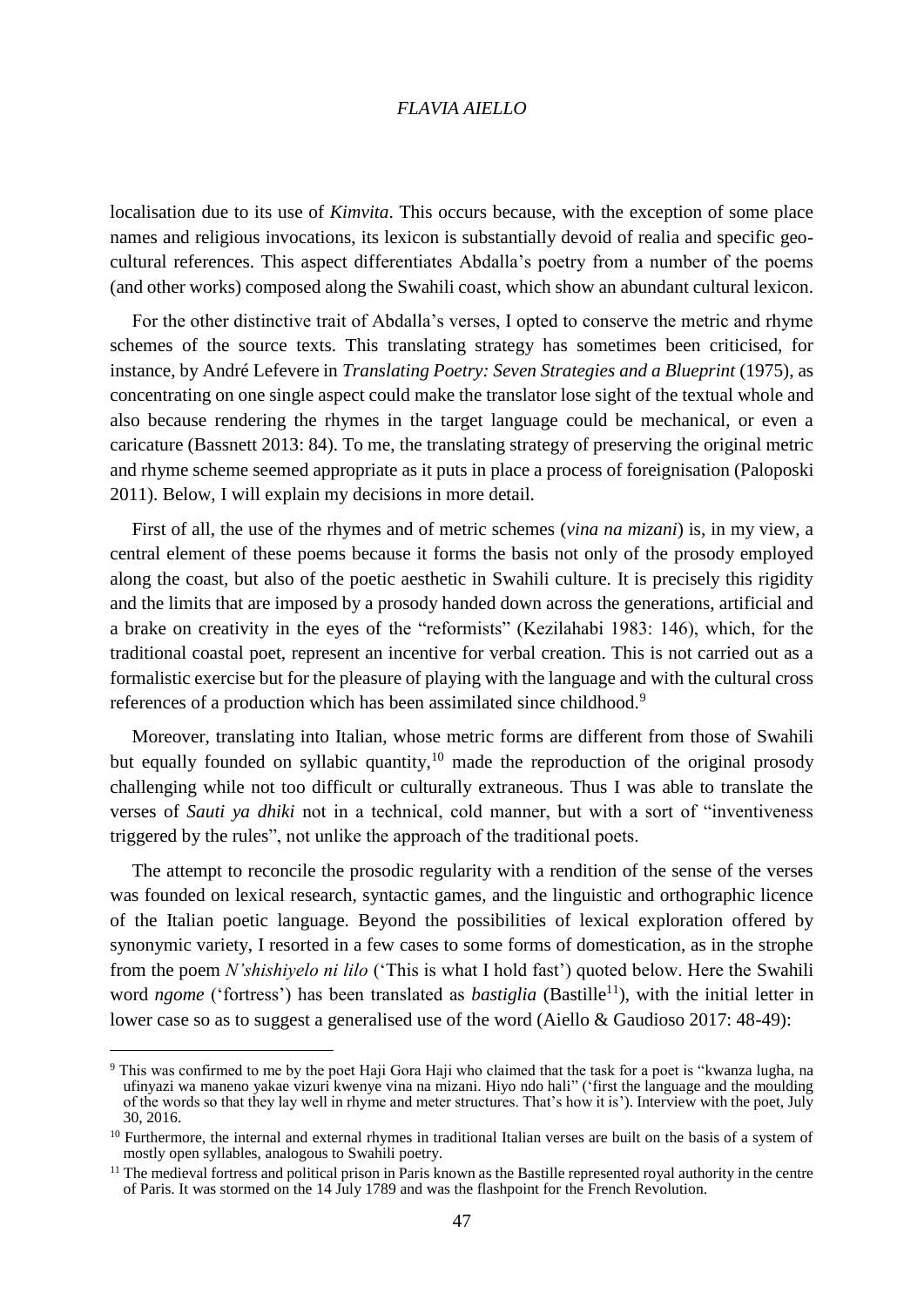| Kweli menibaidisha, na huko kwetu mjini                   | Il vero m'ha isolato, dalla<br>città mia per miglia |
|-----------------------------------------------------------|-----------------------------------------------------|
| Pia menitenganisha, na walo wangu nyumbani                | Inoltre m'ha separato, da                           |
|                                                           | casa, dalla famiglia                                |
| Kuja kuniadhibisha, kwa kunileta ngomeni                  | Castigare mi ha fatto, portare                      |
|                                                           | alla bastiglia                                      |
| Yote sababu ni nini? Ni kwamba mesema kweli <sup>12</sup> | Perché 'sta condizione mia?                         |
|                                                           | Perché ho detto il vero                             |

Another example can be found in the translation of Abdalla's poem *Nakukumbuka* ('I remember you'), dedicated to his beloved. In order to attain a coherent prosody in the stanza, the final line "*Mwombe uhai Moliwa, na njema hali*", literally 'Pray the Lord for (my) life, and a good condition' was translated as "*Che non veda gli Elisi, prega 'l Clemente*" ('So that I won't see the Elysian fields, pray to the Merciful') (Aiello & Gaudioso 2017: 62-63). The reference to the Elysian fields, which is clearly a form of domestication, has the value, in my view, of letting an erudite element emerge in the Italian text. This is a feature of the "classicism" (amplified by some archaic forms of the Italian poetic register) which often appears in this anthology, full of literary allusions to poets of the past, such as Fumo Liyongo and particularly Abdalla's compatriot Muyaka. These allusions remain unnoticed by a non-expert reader of Swahili poetry.

It may be seen that some elements in the translation above have been moved from one hemistich to another, but never beyond the border of the line. This respects another principle of Swahili prosody, the concept of *kujitosheleza* ('cause to be sufficient, satisfy'), according to which every stanza is a syntactic, semantic and prosodic unity, something which also applies to the single lines to some degree. For this reason, *enjambement* (hang-over lines) is generally unacceptable (Vierke 2011: 25). While rarely used, this technique is found mainly in the more narrative passages that occur in longer poems and is avoided in those lyrical and dense stanzas which are built precisely around the bipartite structure of the lines, divided into two hemistiches, and around a play on parallelisms. A good example of this is the poem *Siwati* ('Never will I let go'), where the sense of the poem takes shape and force within its poetic rhythm (Vierke 2017: 44) and Abdalla's determination and perseverance correspond organically to the obsessive repetition of the verbal form *siwati.* This anaphora is stressed with a different specification in every initial hemistich<sup>13</sup> (thanks also to a number of assonances and consonances) and expanded in the second half of the line, as in the following quote:

| Siwati ngaadhibiwa, adhabu kila mifano              | Non mollo pur se punito, con   |
|-----------------------------------------------------|--------------------------------|
|                                                     | pene d'ogni guisa              |
| Siwati ningaambiwa, 'tapawa kila kinono             | Non mollo pur se attratto, con |
|                                                     | ogni grassa promessa           |
| Siwati lililo sawa, silibanduwi mkono <sup>14</sup> | Non mollo quel ch'è giusto,    |
|                                                     | mai staccherò la presa         |

<sup>&</sup>lt;sup>12</sup> 'The truth isolated me, from my hometown/Moreover, it separated me, from my family/It punished me, taking me to the fortress/Why all this? Because I spoke the truth' (my translation).

<sup>&</sup>lt;sup>13</sup> Except for the final verse of each strophe, where the rhyme changes, which is no longer ab but bc.

<sup>&</sup>lt;sup>14</sup> 'Never will I let go, even if I am punished with every sort of castigation/Never will I let go, even if told that I'll be given all kinds of goods/ Never will I let go of what is right, I won't take my hand away' (my translation).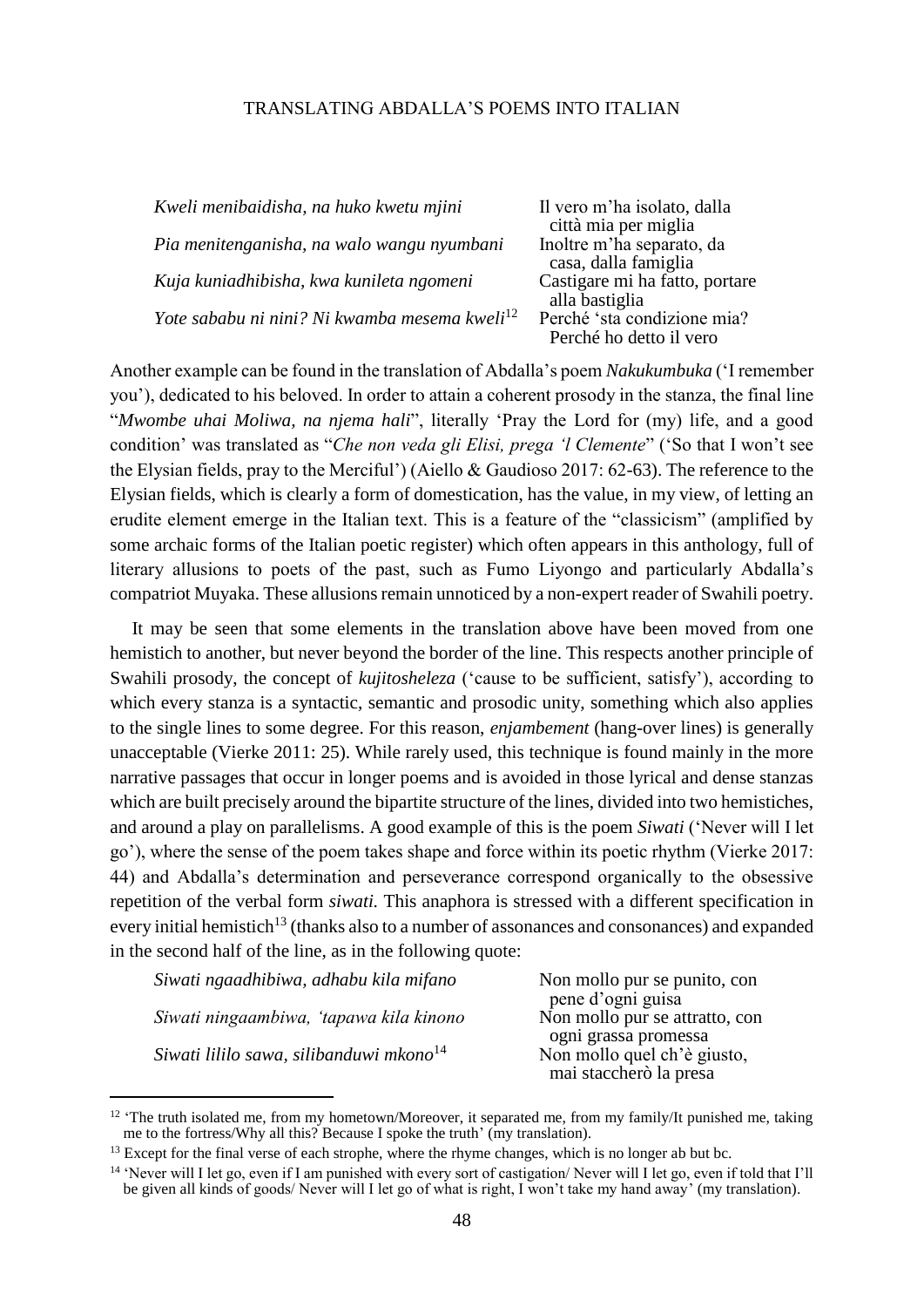Within the hemistiches, I often inverted the syntactic structure of the source text. Because the neutral sequence of the elements in the Swahili language is, as in Italian, subject-verb-object, it was sometimes necessary to substitute the emphatic/poetic word order of the Swahili with a linear sequence in Italian translation, and vice versa. An example of the first case is the incipit of the second stanza of the poem *N'shishiyelo ni lilo* ('This is what I hold fast'): "*Walinena walimwengu, wa zama zilopisiye*" (lit. 'Spoke out the people, of the past epochs'), which has been translated as "*Gli uomini dissero, in quel tempo passato*" ('The people spoke out, in that past time') (Aiello & Gaudioso 2017: 46-47). Two stanzas later I employed the opposite procedure with the line "*Wameniona mbaya, kumshinda Firauni*" (lit. 'They saw me as evil, even worse than the Pharaoh'). In accordance with the prosodic scheme of the stanza, the line has been translated as "*Malvagio mi hanno visto, persino più del faraone*" (lit. 'Evil they saw me, even more than the Pharaoh') (*Ibid.*).

Another thing that I did to conform to the prosodic structure of the source text was to use in some cases a number of less literal translating procedures, for instance, by adding elements which expand the central semantic nucleus. An example of this can be found in the above quoted poem *N'shishiyelo ni lilo*, where the line "*Baruwa sitakikani, kwandika wala kwetewa*" (lit. 'Letters I am not allowed, to write nor to be delivered') was translated as "*Lettere posso ai cari, mai scriver né ricevere*" (lit. 'Letters can I to my dears, never write nor receive') (Aiello & Gaudioso 2017: 48-49). In just one case, I used a strategy of metaphorisation. This was in a line from the poem *Ukurasa bikira* (Aiello & Gaudioso 2017: 66-67), where, to preserve the rhyme, the question *Umenuna?* (lit. 'Are you sullen?') was rendered through the image of the cloud, which refers to the Italian expression *rannuvolarsi* ('to get cloudy, to become sullen, worried, discontented'):

| Chamba: "Nena, na mimi nakusikiza          | Dico: "Parla, ed io sto ad |
|--------------------------------------------|----------------------------|
|                                            | ascoltare                  |
| Au guna, aula ninong'oneza                 | O brontola, o meglio puoi  |
|                                            | sussurrare                 |
| Umenuna? Basi ngaa niapiza!" <sup>15</sup> | Tal nuvola? Ora mi puoi    |
|                                            | bestemmiare!"              |

Furthermore, the translation strategy of preserving the prosodic structure of the Swahili poems has helped the metric variety of *Sauti ya dhiki* emerge, at least in part. In this anthology the poems belong to two Swahili prosodic categories (*bahari*): *wimbo*, a type of poem whose stanzas are made up of three lines of various lengths, with a final rhyme and one or more caesuras (Shariff 1988: 45), and *shairi*, a form of poem composed of stanzas of four lines (or more) which are divided into two hemistiches, with the same internal and external rhyme in the first three lines and different possible patterns for the last. The number of syllables is generally sixteen (eight plus eight), but there can be also twelve (six plus six or four plus eight) (Shariff 1988: 49).

<sup>&</sup>lt;sup>15</sup> "I say: Speak out, I will obey/Murmur, nay – whisper to me/You grumble? Well, give me a wink at least." (Translation by R. Samsom, 2011: 4).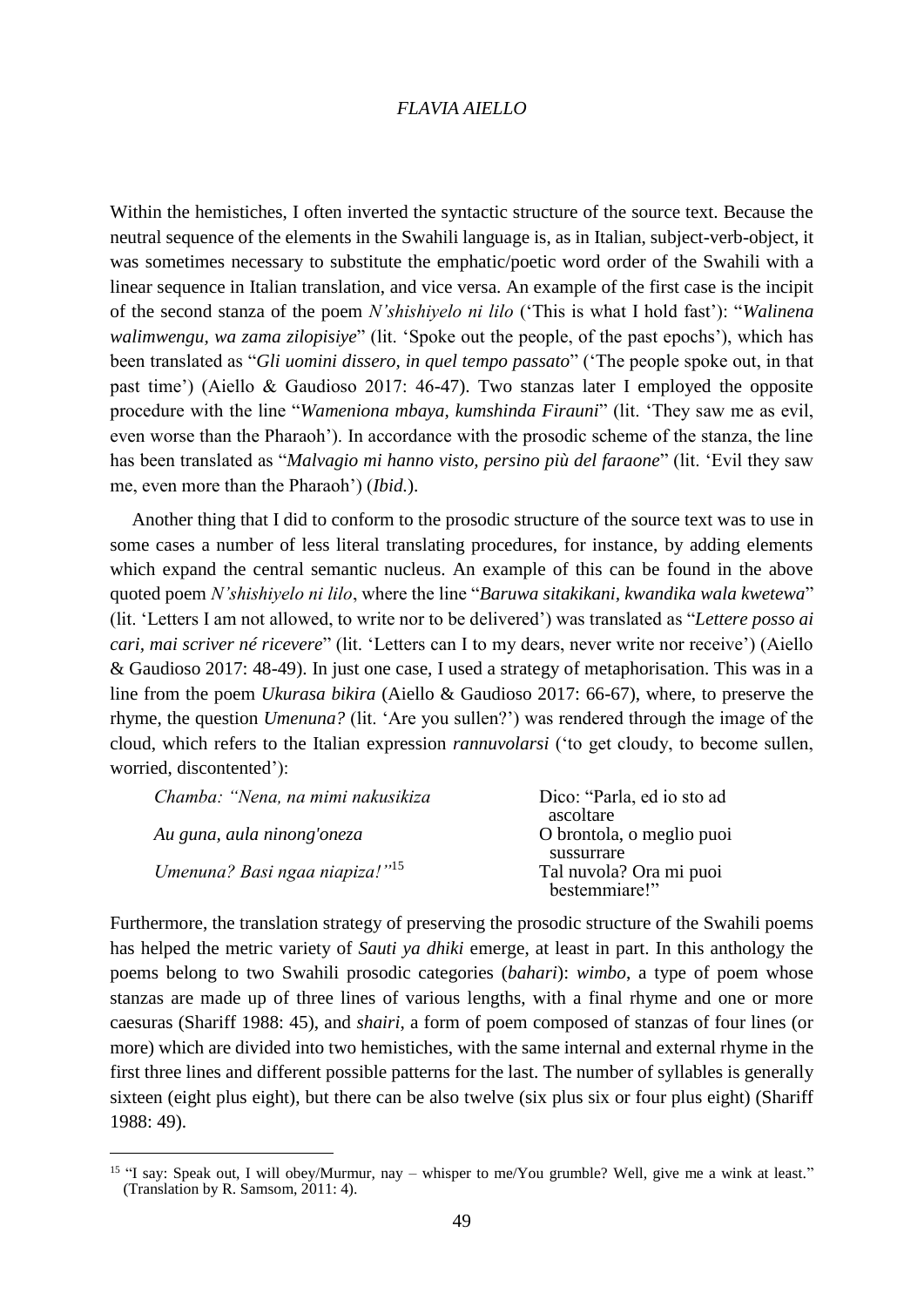These two poetic categories have undergone a process of uniformity over time, in particular the *shairi*, which has become a powerful means of "ordinary" communication and public debate since colonial times in East Africa, especially in Tanganyika/Tanzania, via newspapers and radio (Topan 1974: 176). The publication of Amri Abedi's book, *Sheria za kutunga mashairi* ('The rules for composing poetry', 1954), which was written with the aim of preventing deterioration of the Swahili poetic tradition caused by the growing number of neophytes, has reduced the variety of prosodic categories and their standardisation all over the Swahilophone world. This is especially true for the *shairi*, nowadays most frequently composed in four-line stanzas of sixteen syllables whose most common rhyme scheme is ab/ab/ab/bc, with few variants in the last line (Shariff 1988: 60).

In *Sauti ya dhiki,* Abdalla appears to be immune to this form of reduction, in the sense that he employs a great stylistic variety for the poems both in *wimbo* (or *tathlita*) form and the *mashairi*, for which he uses seven different metric schemes (Nyaigotti-Chacha 1992: 120-123). In our anthology, I have also tried to allow this characteristic of Abdalla's poetry to emerge. Two different types of three-line stanzas appear there: lines of twelve syllables that are divided into four plus eight with an ab/ab/ab rhyme pattern in the poems *Mamba* ('The crocodile') and *Ukurasa bikira* ('Virgin page'), and lines of thirteen syllables divided into eight plus five, with the same ab/ab/ab rhyme pattern, in the poem *Nakukumbuka*. For the *mashairi*, I included fourline stanzas of the most common typology, namely four-line stanzas of sixteen syllables with a central caesura and an ab/ab/ab/bc rhyme scheme, as in *N'shishiyelo ni lilo*, *Siwati* and *N'sharudi* ('I am back'), as well as four-line stanzas of sixteen syllables divided into two hemistiches of the same length but with a different rhyme pattern, ab/ab/ab/c/d, as in *Kuno Kunena*. Finally, there is the form called *msuko* (Walibora Waliaula 2009: 218), composed of three lines of sixteen syllables with a central caesura, plus a "truncated" final line of only eight syllables, with an ab/ab/ab/b rhyme pattern, as in the single-stanza poem *Tuza moyo* ('Calm your soul').

As observed in the introduction, given the nature of the poetic text, where the intermingling of the various levels of sense is particularly dense and inextricable (Eco 2003: 53-56), the translator finds him/herself in the difficult situation of not wholly being able to render this "*tout qui se tient*" <sup>16</sup> in a different language. Therefore, the challenge of the translation consists of prioritising the levels, deciding which relationships of sense are fundamental and determining how these relationships should be reconstructed in the new text.

Unfortunately, an aspect of the expression which significantly affects the poetic substance may sometimes not be transposed into the target language, as is the case with the poem *Kuno kunena*. Here, Abdalla's indignation over the abusive treatment he suffered after having made his ideas public and his resilience in continuing to exercise his right of expression at any cost

<sup>16</sup> Allusion to the well-known definition by the linguist Ferdinand de Saussure, "*tout se tient dans le systeme d'une langue*" (everything holds together in the system of a language).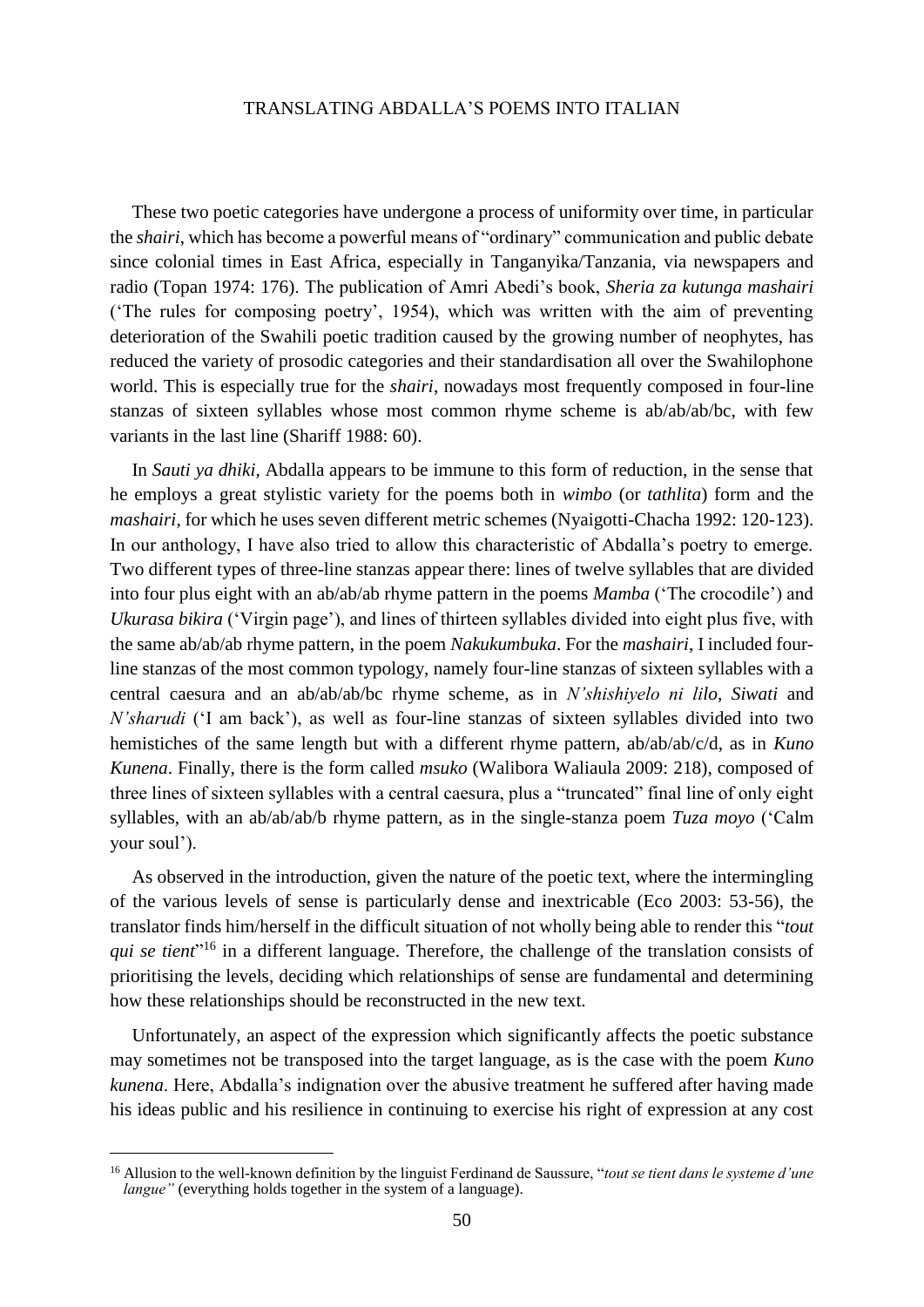tug on the readers'/listeners' heartstrings through the phonic flow of the text.<sup>17</sup> This is principally built, beyond a general play on assonances, around the obsessive repetition of two consonant sounds, *k* and *n*, present in the words such as *kunena* ('speak out'), *kukanikomeya*  ('imprison me'), *kani* ('rage') (Aiello & Gaudioso 2017: 56-57):

| Kuno kunena kwa nini, kukanikomeya kuno?             | Ma questo parlare perché, mi<br>ha qui imprigionato?     |
|------------------------------------------------------|----------------------------------------------------------|
| Kwani kunena kunani, kukashikwa kani vino?           | Perché 'sto parlare com'è,<br>ch'è con rabbia castigato? |
| Kani iso na kiini, na kuninuniya mno                 | Una rabbia senza perché, che<br>mi ha sì indignato       |
| Kanama nako kunena, kwaonekana ni kuwi <sup>18</sup> | Caspita questo parlare,<br>malvagio può apparire         |

Even if I tried to reproduce the effect of this repetition by using, for example, mainly the consonant *p* (in the first line there is *parlare* ('speak out'), *perché* ('why'), *imprigionato* ('imprisoned')), it is clear that the Italian text cannot fully convey that hard and insistent stride derived from the nature of the sounds and the agglutinative structure of the Swahili language itself. However, I tried to maintain an obsessive rhythm in the Italian translation, helped by the caesuras and the regularity of the rhymes.

The poems in the *Ushairi na Uhuru* collection also present the Italian reader with two fundamental characteristics of Swahili poetry which are linked to its intrinsically dialogic nature. These are the use of *mafumbo* (singular *fumbo*), veiled, enigmatic messages, and the practice of *kujibizana* (sometimes called *malumbano* or *mashindano*), the composition of a poem with the aim of provoking a reply or a reaction on the part of other poets, in a sort of longdistance confrontation – and sometimes rivalry (Shariff 1988; Biersteker 1996; Samsom 1996).

On the one hand, Abdalla's use of figurative language (such as metaphors or allegories) complies with a need for security by making censorship more difficult. Yet, on the other hand, it coexists with the poet's artistic and cultural needs, namely, the creative manipulation of language and the dialogue with his readers (Walibora Waliaula 2009: 229). Indeed, the reader is actively involved in a cooperative work of textual interpretation, as is perfectly expressed in the poem *Mamba* (Aiello & Gaudioso 2017: 60-61). In this poem, the initial stanza clearly articulates the moral imperative of the spoken word, the search for the beauty of language and a reciprocal relationship with the reader, defined through two verbal forms that are

<sup>&</sup>lt;sup>17</sup> *Kuno kunena* is one of the poems Abdalla often recites in public, see, for instance, the video at the link https://www.youtube.com/watch?v=0soJOZjjCc4.

<sup>&</sup>lt;sup>18</sup> "Why the act of speaking out, ended up in me being imprisoned?/What is there in my speaking, that made it so much irritable? /Is it all those baseless allegations that made me hated so much?" (translation by Said Ahmed Khamis, 2016: 40).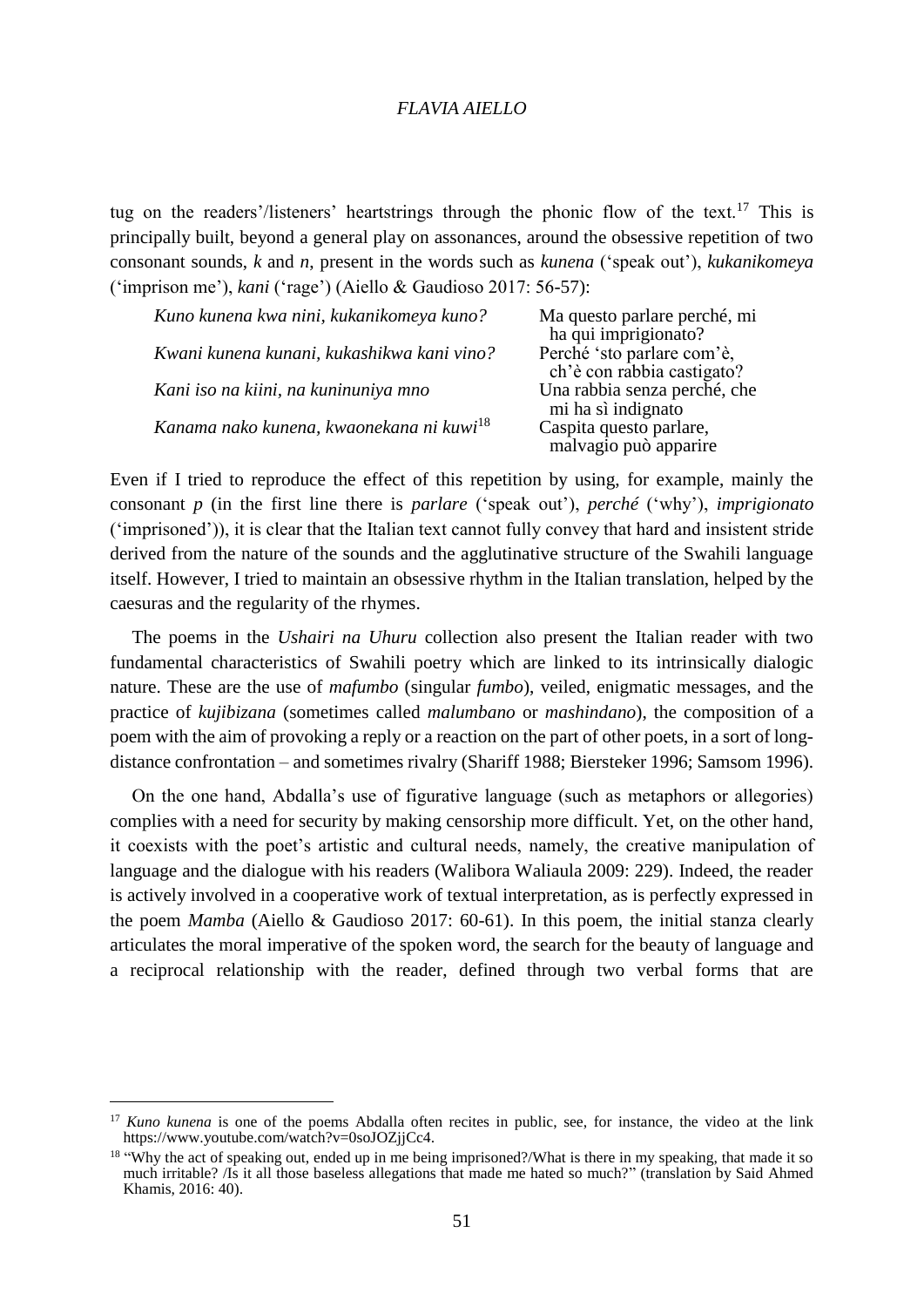etymologically related to the concept of *mafumbo*, namely -*fumba*<sup>19</sup> ('close, speak in veiled terms') and its derivation -*fumbua* ('unveil'):<sup>20</sup>

| Nami nambe, niwe kama waambao                 | Ch'io parli, sì come i parlatori              |
|-----------------------------------------------|-----------------------------------------------|
| Niupambe, upendeze wasomao                    | Che l'abbelli, e piaccia ai<br>lettori        |
| Niufumbe, wafumbuwe wawezao                   | Che lo veli, lo svelin<br>gl'intenditori      |
| Kuna mamba, mtoni metakabari                  | Tronfio spunta, un coccodrillo<br>nel rivo    |
| Ajigamba, na kujiona hodari                   | Ei si vanta, e si considera<br><b>bravo</b>   |
| Yuwaamba, kwamba 'taishi dahari <sup>21</sup> | Ei vi conta, ch'in eterno sarà<br><b>VIVO</b> |

The poem concludes its *fumbo* by reflecting on the transitory nature of life<sup>22</sup> and imagining the death of the crocodile, which critics have generally identified as Kenyatta, but sometimes also as a symbol of the postcolonial African autocrat (Walibora Waliaula 2009: 232). This was a profoundly daring and subversive act for an imprisoned poet:

| Akumbuke, siku yake ikifika                  | Sia memore, il suo giorno<br>arriverà |
|----------------------------------------------|---------------------------------------|
| Roho yake, ajuwe itamtoka                    | 'l suo essere, sappia che             |
|                                              | s'allontanerà                         |
| Nguvu zake, kikomoche zitafika <sup>23</sup> | Del potere, il termine arriverà       |

The dialogicity of Swahili poetry also manifests itself in the practice of *kujibizana*, the backand-forth flow between poets, a sort of dialogue which shifts in time and space and can develop into poetic debates along the Swahili coast (Samsom 1996: 2). In the *Ushairi na Uhuru* anthology, I included an example of this poetic praxis, the poem *Tuza moyo*. This is Abdalla's reply to a person (probably his brother, Ustadh Ahmad Nassir Juma Bhalo) who had delivered a poem to him, which encouraged him to be patient and to rely on prayer:  $24$ 

 $\overline{a}$ 

<sup>&</sup>lt;sup>19</sup> *Mashairi*, which present the audience with an enigma built around an animal, literally "to tie and untie an animal" (*kufunga na kufungua nyama*), are an old tradition in Swahili poetry. They were probably started in Lamu, where they were used during *gungu* cerimonies (Abdulaziz 1979: 51).

<sup>&</sup>lt;sup>20</sup> Through verbal extension -u-, which is used to change the meaning of a verb to its opposite sense (Bertoncini Zúbková 2009: 156).

<sup>&</sup>lt;sup>21</sup> "I too have words; I'll join those already speaking/I'll gild my verse so it pleases those who're reading/Untwist these words, for their sense may be misleading. There's a croc gliding smugly down the river/ A boastful sop who believes he's brave and clever/He loves to talk, tells the world he'll live forever" (translation by Meg Arenberg, to be found at https://www.wordswithoutborders.org/article/crocodile).

 $22$  Transitority and impermanence as essential attributes of human life on earth are key concepts of classical Swahili poetry (and of Islamic philosophic reflections). They can be found, for instance, in the poem *Al-Inkishafi* ('The soul's awakening') by Sayyid Abdalla bin Nasir (c.ca 1820) (Bertoncini Zúbková 2000: 22).

<sup>&</sup>lt;sup>23</sup> "He should know, someday he'll breathe his last/He too will go, once his die's been cast/Time will show his power finally passed" (translation by Meg Arenberg, https://www.wordswithoutborders.org/article/crocodile).

<sup>24</sup> *Subira huvuta kheri, ukisubiri ni mno/Nawe zidi kusubiri, wekeze mbingu mikono/Uombe alo Qahari, inshallah hukosi neno/Ushike wasiya huno* ('The patience brings happiness, if you are really patient<sup>7</sup> Continue to be patient, and direct your arms to Heaven /Pray to Allah, God willing you'll make it/Take my advice') (Abdalla 1973: xiii; my translation).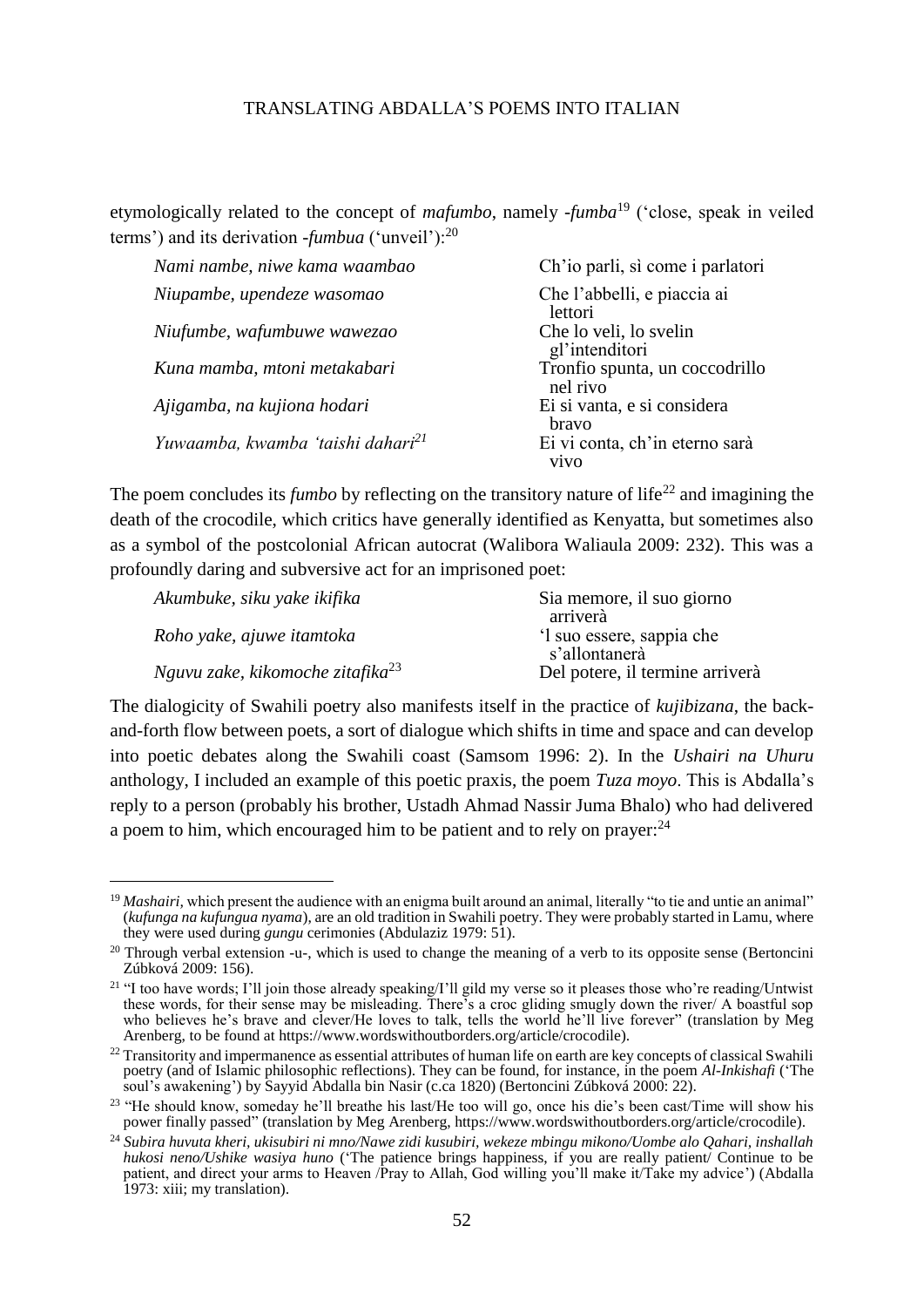| Akhi tuliza mtima, uwate kusononeka     | Fratello mio placa'l core, finiscila di<br>soffrire   |
|-----------------------------------------|-------------------------------------------------------|
| Hakuna lisilokoma, siku 'kifika 'tatoka | Non v'è che non h'a finire, un<br>giorno potrò uscire |
| Kusubiri ni lazima, na kumuomba Rabbuka | Aspettar è di dovere, e invocar il                    |
| Wasiya wako 'meshika <sup>25</sup>      | Signore<br>Ho colto 'l tuo ammonire                   |

Another great challenge for the translator is how to convey into the target language not only the geo-linguistic varieties of some terms but also their cognitive, cultural and semantic complexity, an exigency which gives rise to continuous negotiation during the translational process. In the above quoted poem, for instance, we find two synonyms which mean 'heart' in Swahili, *moyo* and *mtima* (the second term is used mostly in northern Swahili dialects). The heart plays a crucial role in the codification of emotional metaphoric expressions in Swahili (Tramutoli & Bosire 2014: 100), just as in Italian, and often the terms *moyo* ('heart') and *roho* ('soul') are interchangeable in both languages. In the Italian translation, my choice was to translate the term 'heart' in the title as *animo* ('soul') and in the incipit of the poem as *cuore* ('heart'). This was to take into account both the language differentiation in the source text (albeit imperfectly, given that the regional variant is no longer distinguishable) and the complexity of the figurative use of this word, which is understood as the locus of the emotions and of the soul.

## **Conclusion**

l

In the preceding pages, I first presented the translation project that I carried out in collaboration with Gaudioso, which resulted in the publication of *Ushairi na Uhuru. Poesie scelte di Abdilatif Abdalla e Euphrase Kezilahabi. Mkusanyo wa tungo za Abdilatif Abdalla na Euphrase Kezilahabi*. I discussed the main challenges that I faced translating a selection of Abdalla's poems, the choices I made and the solutions I adopted in order to render the source text in Italian. As has emerged in the analysis, the translation strategies were essentially guided by a foreignising approach, with the exception of some domesticating features. This was done to communicate to Italian readers some fundamental aspects of Abdalla's poetry, which is marked by the inextricable coexistence of engagement, stylistic sophistication, sedimented poetic tradition and modern sensibility. This combination captivates the reader, thrills the listener and defies those who wish to translate his work.

<sup>&</sup>lt;sup>25</sup> "Dear brother, take heart, and stop mourning/ There is nothing that has no end, when the day comes I will be free/ It is imperative to be patient, and to pray to God / I have heeded your advice" (translation by Ken Walibora Waliaula 2009: 309).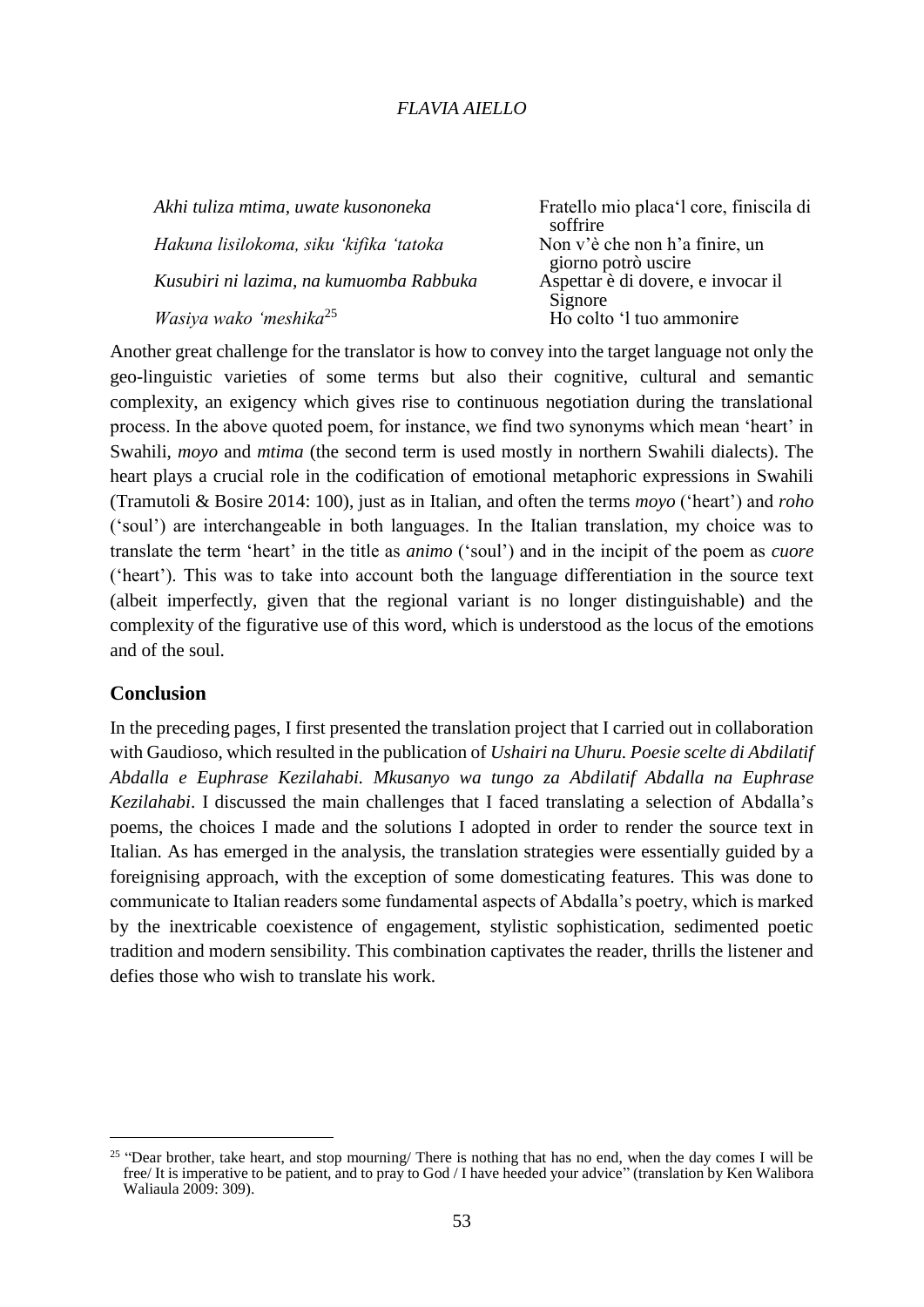## **References**

- Abdalla, Abdilatif. 1973. *Sauti ya dhiki*. Nairobi: Oxford University Press. Nairobi: East African Literature Bureau.
- Abdulaziz, Mohamed H. 1979. *Muyaka. 19th Century Swahili Popular Poetry*. Nairobi: Kenya Literature Bureau.
- Abedi, Amri. 1954. *Sheria za kutunga mashairi na diwani ya Amri*.
- Aiello, Flavia & Roberto Gaudioso. 2017. *Ushairi na Uhuru. Poesie scelte di Abdilatif Abdalla e Euphrase Kezilahabi/Mkusanyo wa tungo za Abdilatif Abdalla na Euphrase Kezilahabi*. Naples: Edizioni universitarie "L'Orientale" "Torcoliere".
- Barber, Karin. 2010. African-Language Literature and Postcolonial Criticism. *African Literature: An anthology of Criticism and Theory*, ed. by Tejumola Olaniyan & Ato Quayson. Oxford: Blackwell. Pp. 670-680.
- Bassnett, Susan. 2013. *Translation Studies*. Abingdon: Routledge.
- Beck, Rose & Kresse, Kai (eds.). 2016. *Abdilatif Abdalla. Poet in Politics*. Dar es Salaam: Mkuki na Nyota.
- Bertoncini Zúbková, Elena. 2009. *Kiswahili kwa Furaha*. Rome: Aracne.
- Bertoncini Zúbková, Elena. 2000. *Poesia swahili*. Naples: Università degli Studi di Napoli "L'Orientale" (unpublished).
- Biersteker, Ann. 1996. *Kujibizana. Questions of Language and Power in Nineteenth- and Twentieth-century Poetry in Kiswahili*. East Lansing: Michigan State University Press.
- Blommaert, Jan. 1999. *State Ideology and Language in Tanzania*. Köln: Köppe.
- Chiraghdin, Shihabuddin. 1973. Utangulizi (Introduction). *Sauti ya dhiki,* by Abdilatif Abdalla, Nairobi: Oxford University Press. Pp. ix-xii.
- Eco, Umberto. 2003. *Dire quasi la stessa cosa*. Milan: Bompiani.
- Haji, Haji G. Interview by Flavia Aiello & Irene Brunotti on 30<sup>th</sup> July 2016, Zanzibar.
- Kezilahabi, Euphrase. 1983. Uchunguzi katika ushairi wa Kiswahili. *Makala za semina ya kimataifa ya waandishi wa Kiswahili III. Fasihi.* Dar es Salaam: Taasisi ya Uchunguzi wa Kiswahili. Pp. 145-165.
- Khamis, Said Ahmed. 2016. Whither Swahili Literature? Translation and the World Recognition of Abdalla's *Sauti ya dhiki*. *Abdilatif Abdalla. Poet in Politics*, ed. by Rose Marie Beck & Kai Kresse. Dar es Salaam: Mkuki na Nyota. Pp. 35-44.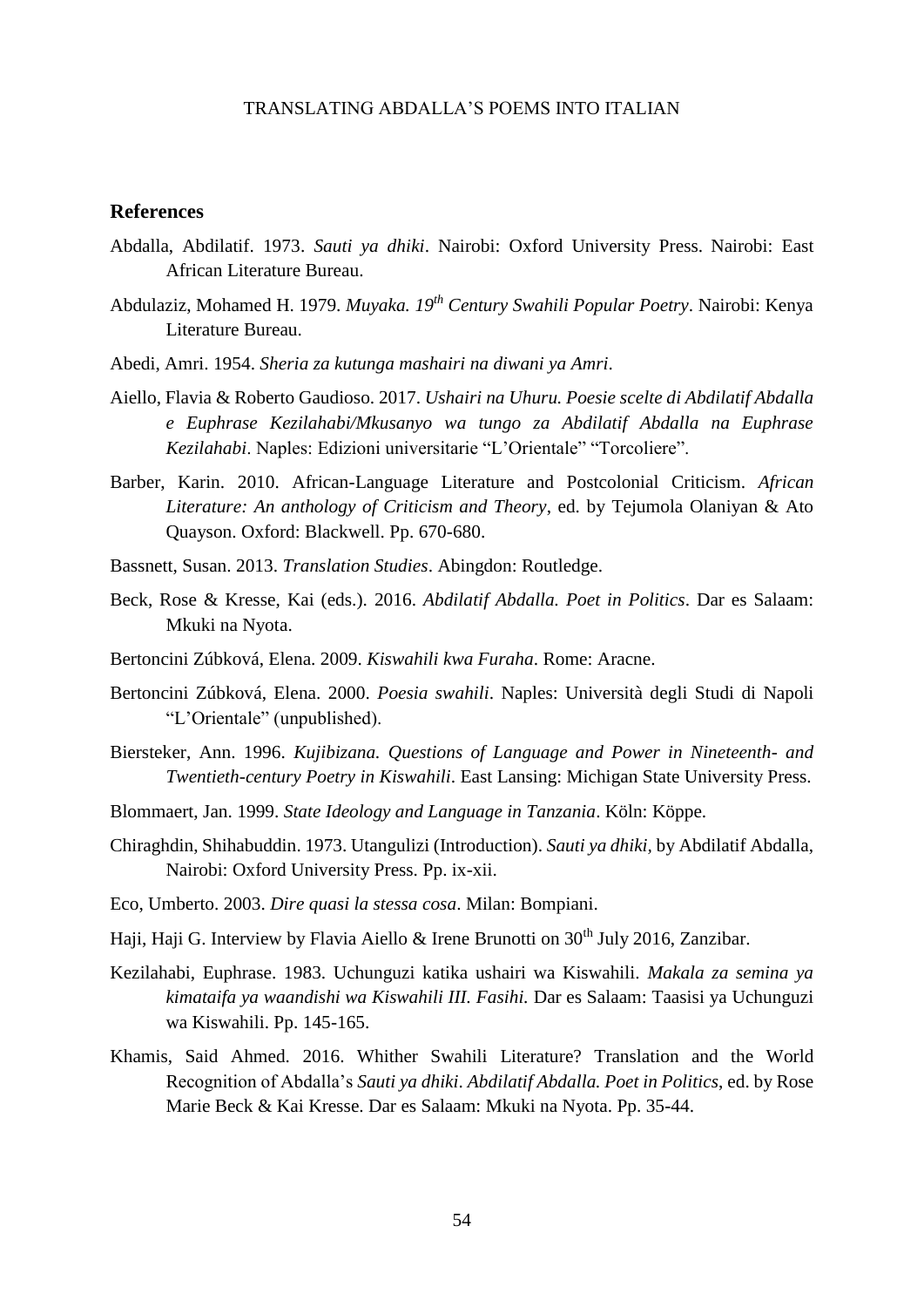- Kresse, Kai. 2016. Abdilatif Abdalla: Poet and Activist, Voice of the Discontented, Voice of Humanity. *Abdilatif Abdalla. Poet in Politics*, ed. by Rose Marie Beck & Kai Kresse. Dar es Salaam: Mkuki na Nyota. Pp. 19-34.
- Lefevere, André. 1975. *Translating Poetry: Seven Strategies and a Blueprint*. Assen & Amsterdam: Van Gorcum.
- Mazrui, Alamin. 2007. *Swahili Beyond the Boundaries: Literature, Language, and Identity*. Athens: Ohio University Press.
- Nyaigotti-Chacha, Chacha. 1992. *Sauti ya utetezi. Ushairi wa Abdilatif Abdalla*. Dar es Salaam: Dar es Salaam University Press.
- Paloposki, Outi. 2011. Domestication and Foreignisation. *Handbook of Translation Studies*, vol. 2, ed. by Yves Gambier & Luc van Doorslaer. Amsterdam: Benjamins. Pp. 40-42.
- Samsom, Ridder H. 2011. "You, Obstinate Page": When Swahili Poets Become Translators. Observations from Three Swahili-Dutch Poetical Encounters (unpublished paper presented at Research Day African Literatures and Cultures, Department of African Studies Institute of Asian and African Studies Humboldt-University of Berlin; available at

http://www.academia.edu/5290092/\_YOU\_OBSTINATE\_PAGE\_WHEN\_SWAHILI \_POETS\_BECOME\_TRANSLATORS\_Observations\_from\_Three\_Swahili-Dutch Poetical Encounters. (last visited 13-06-2018)

- Samsom, Ridder H. 1996. Tungo za kujibizana: Kuambizana ni sifa ya kupendana. *Afrikanistische Arbeitspapiere* 47: 1-10.
- Shariff, Ibrahim Noor. 1988. *Tungo zetu. Msingi wa mashairi na tungo nyinginezo*. Trenton: The Red Sea Press.
- Topan, Farouk. 1974. Modern Swahili Poetry. *Bulletin of the School of Oriental and African Studies* 37,1: 175-187.
- Tramutoli, Rosanna & Fred Bosire. 2014. "Jipe moyo!": 'Heart' Expressions in Swahili Emotional Vocabulary. *Crossroads: Languages in (E)motions*, ed. by Liliana Landolfi. Naples: University Press. Pp. 99-103.
- Venuti, Lawrence. 1998. Strategies of Translation. *Routledge Encyclopedia of Translation Studies*, ed. by Mona Baker. London & New York: Routledge. Pp. 240-244.
- Vierke, Clarissa. 2017. What is There in My Speaking: Re-explorations of Language in Abdilatif Abdalla's Anthology of Prison Poetry, *Sauti ya dhiki*. *Research in African Literatures* 48: 135-157.